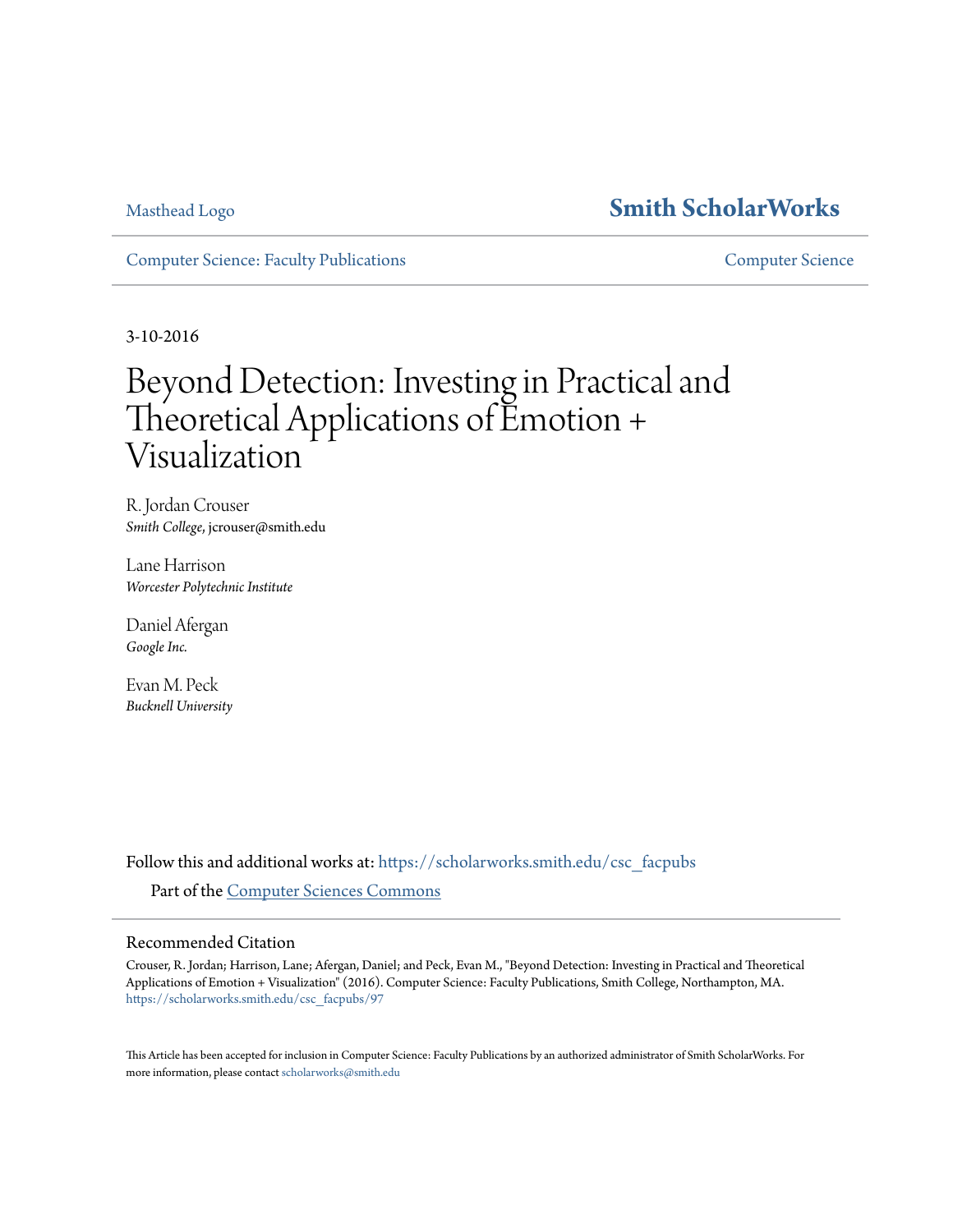# **Beyond Detection: Investing in Practical and Theoretical Applications of Emotion + Visualization**

R. Jordan Crouser Smith College Northampton, MA jcrouser@smith.edu

Daniel Afergan

Google Inc. Mountain View, CA afergan@google.com

#### **ABSTRACT**

Emotion is a dynamic variable that modulates how we perceive, reason about, and interact with our environment. Recent studies have established that emotion's influence carries to data analysis and visualization, impacting performance in ways both positive and negative. While we are still in the infancy of understanding the role emotion plays in analytical contexts, advances in physiological sensing and emotion research have raised the possibility of creating emotion-aware systems. In this position paper, we argue that it is critical to consider the potential advances that can be made even in the face of imperfect sensing, while we continue to address the practical challenges of monitoring emotion in the wild. To underscore the importance of this line of inquiry, we highlight several key challenges related to detection, adaptation, and impact of emotional states for users of data visualization systems, and motivate promising avenues for future research in these areas.

#### **Author Keywords**

Emotion, affect, visualization, adaptation, theory.

#### **ACM Classification Keywords**

H.5.m. Information Interfaces and Presentation (e.g. HCI): Miscellaneous

#### **INTRODUCTION**

Emotion is a central facet of human experience, coloring our perception and interactions with our environment. Often considered an impediment in analytical domains, emotion may steer us towards biased positions or flawed reasoning, even when the source of emotion is irrelevant to the task at hand [\[4\]](#page-4-0). Yet emotion is also known to play a key role in rational reasoning, allowing us to quickly recognize and act on preferences, for example, or to choose favorably among uncertain outcomes in complex planning situations. As neuroscientist Antonio Damasio summarized: "[Emotion] allows the possibility of making living beings act smartly without having to think smartly" [\[4\]](#page-4-0).

*EmoVis 2016* Workshop, March 10, 2016, Sonoma, CA, USA.

Workshop proceedings published by Linköping University Electronic Press.

Lane Harrison Worcester Polytechnic Institute Worcester, MA lane@cs.wpi.edu

Evan M. Peck

Bucknell University Lewisburg, PA evan.peck@bucknell.edu

Given the pervasive role emotion plays in human behavior, it is plausible that emotion would also impact how we analyze data and interact with data visualization systems. Several studies have already begun to substantiate this connection. Recent experiments from Harrison *et al.*, for example, combined affective priming with a classic visualization perception experiment and found that emotions with positive valence (*i.e.* happiness) led to better performance when analyzing charts [\[7\]](#page-4-1). Other studies in data visualization and human-computer interaction have pointed to emotional states as a possible explanation for their results [\[1,](#page-4-2) [2\]](#page-4-3). Researchers have specifically suggested connections between emotion and visualization performance in the context of task engagement, memorability, as well as higher level facets such as creativity and decision-making.

These findings raise the question of whether it is possible to design systems that reliably detect emotion and respond to it in an intelligent way. Detection remains challenging, however, even after decades of research investigating diverse information sources and analysis techniques. Common approaches include analyzing facial features, posture, and various physiological signals. Yet none of these approaches work perfectly, nor are they available in all contexts in which data visualization systems are used.

We argue that even moderately accurate sensing techniques, such as today's consumer-grade physiological sensors, can cater to the user in beneficial ways through proper adaptation techniques. Over the past decade, studies using brain sensing have yielded many compelling examples of beneficial adaptation with imperfect sensors (for a review, see [\[11\]](#page-4-4)). This success is largely due to the development of better models of adaptation alongside better consumer-level hardware and detection algorithms. Taken together, these elements allow system designers to readily connect user tasks and goals with adaptation strategies in creating emotion-aware systems.

Breakthroughs in sensors that detect the body's natural signals allow the user to wear lightweight sensors while having normal interactions with a computer and make physiological sensing possible at consumer-level scale. *Physiological computing* "has the potential to extend the communication bandwidth of

Copyright © 2016 for this paper by its authors. Copying permitted for private and academic purposes.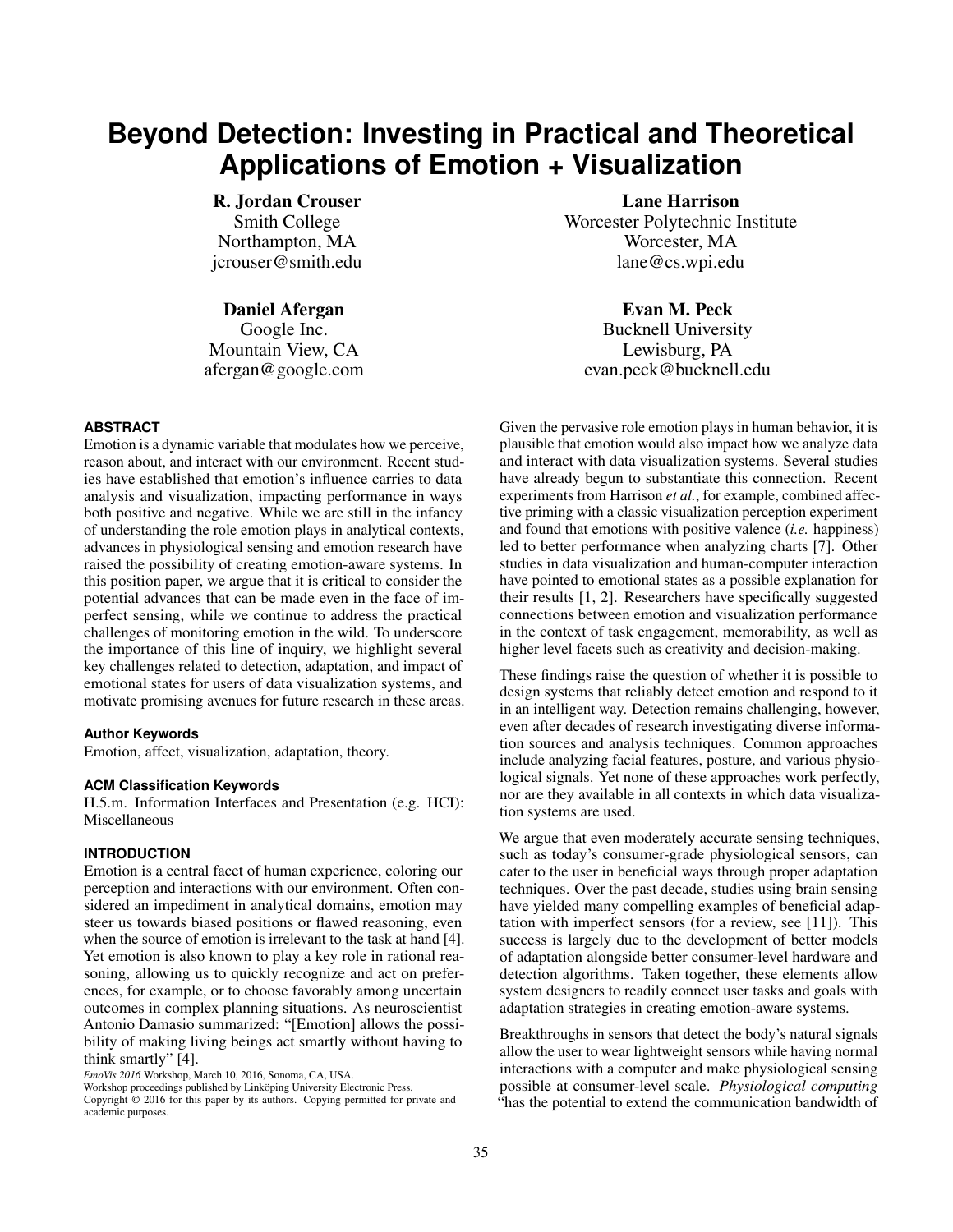HCI and enable a dynamic, individualised dialogue between user and system," [\[6\]](#page-4-5) without any effort on the part of the user. By monitoring user biological signals, we can extract information about the user's cognitive state and use this as a system input to control the visual elements onscreen.

In order to create systems that successfully interpret and respond to human emotion, the research community must develop robust models to describe the dynamic influence of emotional state on visualization performance. At the same time, it is critical to consider the potential advances that can be made even in the face of imperfect models and sensing modalities. In this position paper, we highlight several key challenges related to detecting and adaptating to human emotion. We also discuss the impact of emotional states for users of data visualization systems, and motivate several promising avenues for future research in these areas.

#### **DESIGNING WITH IMPERFECT INPUT**

One of the challenges of defining the design space of emotion and visualization is that we often turn to interaction mechanisms that necessitate high levels of accuracy. For example, biofeedback applications are valuable only to the extent that they are accurate. Providing users with visual feedback that actively works against their intuition may cause users to lose a sense of control with the interface, reducing their trust levels. This places innovation in a difficult place - should we wait for detection mechanisms to reach a certain threshold before focusing on certain applications?

Instead, we draw on our experience designing passive braincomputer interfaces (BCIs) with physiological monitoring. Looking more broadly at user state, we built several adaptive applications that relied on unreliable classifications of user workload [\[9\]](#page-4-6). The accuracy of our models varied widely between individuals, and there was no way to get ground truth and figure out when the model was misclassifying the user. These systems focus on *implicit input*, user contexts that the system knows is input but that the user does not actively choose to share with the system [\[10\]](#page-4-7). However, despite these challenges, our systems quantifiably improved user interaction. This enables us to explore the real-world challenges of passive BCI despite being years away from robust sensing of cognitive state.

We believe that it is critical for researchers to explore the interaction space of emotion + vis *now* instead of waiting until models improve beyond an arbitrary threshold. Because laboratory or consumer-grade physiological monitors are prone to noise and artifacts, and emotion is a complex construct with multiple dimensions that are difficult to capture, we must consider and anticipate the inevitability of these misclassifications, and continue to advance the field using strategies to minimize their impact.

One promising direction for dealing with imperfect input is sensor fusion. Sensor fusion systems integrate multiple physiological sensors into one classification model, with the hopes of improving accuracy or specific inferences that could not be determined with only one sensor [\[8\]](#page-4-8). By using techniques such as moving averages, confidence value of predictions (la-



Misclassifications are less obtrusive

<span id="page-2-0"></span>Figure 1. Framework of adaptive systems.

bel smoothing), or hybrid sensor fusion, we can increase the reliability of classifications and limit the harm of a small number of misclassifications. As long as we are fairly confident of user state before triggering an adaptation, we can limit the rate of mistakes and provide an overall gain to the user.

#### **WHEN CAN WE RESPOND TO EMOTIONS?**

The challenge of identifying emotion in the wild is not trivial. Because of this, there is a danger that the focus of the community overemphasizes the improved detection of affect, with little to show for itself on the other end. To counteract this, we also need to contextualize those improvements within the goals of the visualization or interface: how will better sensing lead to *meaningful improvement* in people's analytical tasks and workflows?

As we move forward applying emotions to visualizations, we can look to the physiological computing community for lessons. Stephen Fairclough has this to say about the state of the art: "Constructing a system that can detect a range of psychological states is pointless if [the] adaptive repertoire of the machine is unable to respond to those psychological states in an intelligible fashion" [\[5\]](#page-4-9).

We want to make sure that the user is not perturbed by the adaptations a system makes, and that the adaptations be resilient to misclassifications. Because the prediction might not always be correct, a visualization designer should view the physiological input as an augmentation to traditional input devices (keyboard, mouse, touchscreen), and not as the main source of input [\[11\]](#page-4-4). The designer should avoid irreversible or mission-critical adaptations, and instead make subtle, helpful changes, that the user might not even recognize or attribute to the system adaptations. Zander proposes that these passive systems can be evaluated along three key dimensions: *complementarity*, or lack of interference with other input mechanisms; *composability*, or potential to stack with other monitors; and *controlled cost*, or the effort of calibration and price of mispredictions [\[12\]](#page-4-10).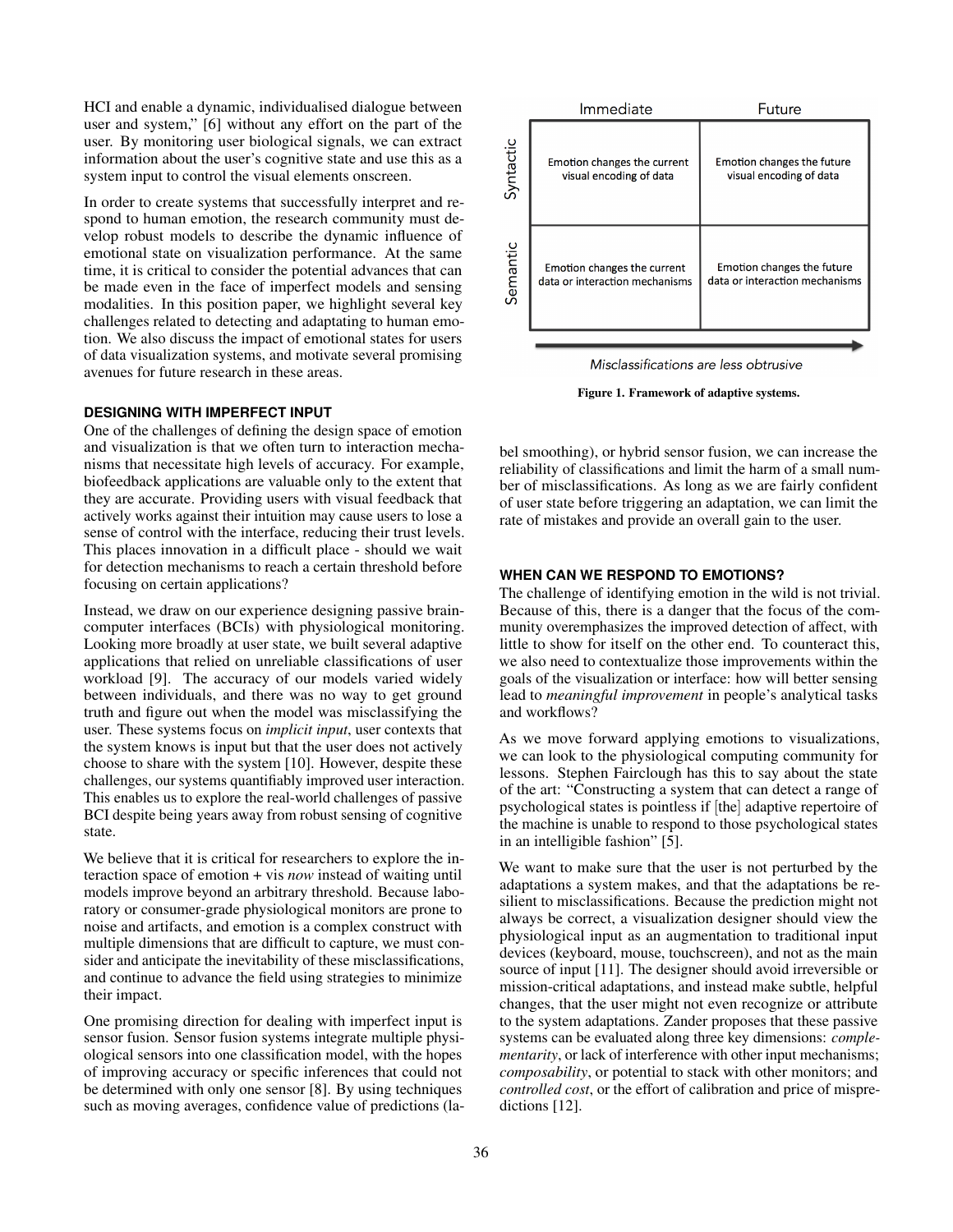#### **Categorizing Implicit Interactions with Emotion**

Building upon the framework for implicit interaction in passive brain-computer interfaces by Solovey et al. [\[11\]](#page-4-4), we can begin to consider how emotion can be used to potentially drive mixed-initiative systems for visualization. We categorize adaptive mechanisms into four categories - immediate syntactic, immediate semantic, future syntactic, and future semantic - as shown in Figure [1](#page-2-0) and discuss applications in visualization.

- Immediate syntactic: Emotion is used to change or refine the visual form of the data. This can be accomplished by zooming, filtering or other visualization tasks. For example, a system might detect that a user is frustrated trying to understand data of a particular form, and dynamically alter its representation to aid understanding. Or a visualization could "tag" data with emotional responses as a form of meta-data to be used in later exploration or analysis.
- Immediate semantic: Emotion is used to trigger changes in the interaction mechanisms in a visualization. If the user seems frustrated, we can zoom in on a particular subset of data to allow her to focus on a small subset of high-priority information.
- Future semantic: A person's emotion is used to inform the system as to what data should be shown next. For example, based on a person's emotional response while engaging with a subset of datapoints, a system might suggest visualizing other data that is related or contains similar properties.
- Future syntactic: A person's emotion is used to inform the visual encodings of data seen in the future. For example, an intelligent system might learn that particular affective states modify interaction with a visualization. During a later interaction, the system could recommend a more optimized representation of the same data.

By expressing this design space more explicitly, we may be able to identify opportunities for innovation even as we continue to develop our models for detecting emotion. Looking at the classification above, we identify opportunities to provide for the value for the user, but only if we do it in unobtrusive ways.

For example, constant updates across the entire interface or changes in the display format may be jarring and unsettling for users and disrupt their ability to form cohesive mental models of the system. While immediate adaptations have potential, they requires a high level of accuracy since the adaptations occur directly within a person's focus. This is particularly dangerous in the context of visualizations since our perceptual system is sensitive to changes in certain visual features such as movement or color changes.

Future changes can be effective because we can completely change the system without alerting or disrupting the user. However, it may be more difficult to predict what state the user will be in when the change occurs, making it challenging to evaluate the efficacy of these changes.

#### **MODELING EMOTION'S ROLE AND IMPACT**

In addition to the challenges raised in determining when emotion plays a role in data visualization, we presently lack appropriate mechanisms for evaluating the systems we build. In-house experimentation and in situ studies can help us determine whether or not our systems are useful, but they fall short of explaining *why* we see the results we do. This often results in the recycling of known techniques; generalizing our results to new domains is challenging, and we are left to speculate about the role of emotion in producing observed effects on user behavior. To overcome this, it is important that we develop theoretical models and corresponding language of the role of emotion in visualization systems to improve our ability to reason about their performance and design.

In visualization, and particularly in the arena of incorporating and designing for human emotion, interest in the development of real-world implementations [\[3\]](#page-4-11) has far outpaced the development of theoretical measures. The current trajectory for research in emotion+visualization is largely focused figuring out how to leverage emotion in visualization in ways that measurably impact performance. However, in the absence of a rigorous theoretical framework in which to ground the development of new algorithms, researchers must rely on intuition and some deeply-rooted assumptions about the role of human emotion in order to design new systems. Using tacit knowledge regarding emotional responses to which we believe humans are predisposed, we build systems that capitalize on these responses. These systems will then be used as evidence that the chosen method for adapting to (or exploiting) human emotion works; a sort of "proof-by-example".

We argue that developing a theoretical language for describing the role of emotion is of critical importance to the study and design of visualization systems. Mechanisms for drawing parallels at the algorithmic level and identifying areas where existing approaches are redundant or inefficient will enable us to design more effective systems in the future. In addition, reporting theoretical arguments along with the observed performance of the system would greatly improve study reproducibility, as well as help isolate the effects of interface design and other implementation details.

The importance of understanding human emotion as part of a larger computational framework is not limited to improving visualization design. Augmenting our existing models to incorporate human emotion can expand our understanding of what can be computed, as did the development of probabilistic and parallel computation. The development of theoretical measures for human emotion may play a significant role in the broader acceptance of emotion as an important component of visualization systems.

#### **CALL TO ACTION**

Over-emphasizing the detection of emotion is tempting. Models of emotion can be clearly evaluated, and progress can be quantifiably defined by improvements in classification accuracy. However, we should avoid the trap of improving emotion models just for the sake of improving the model. We propose that by bolstering our efforts on the theoretical foundations